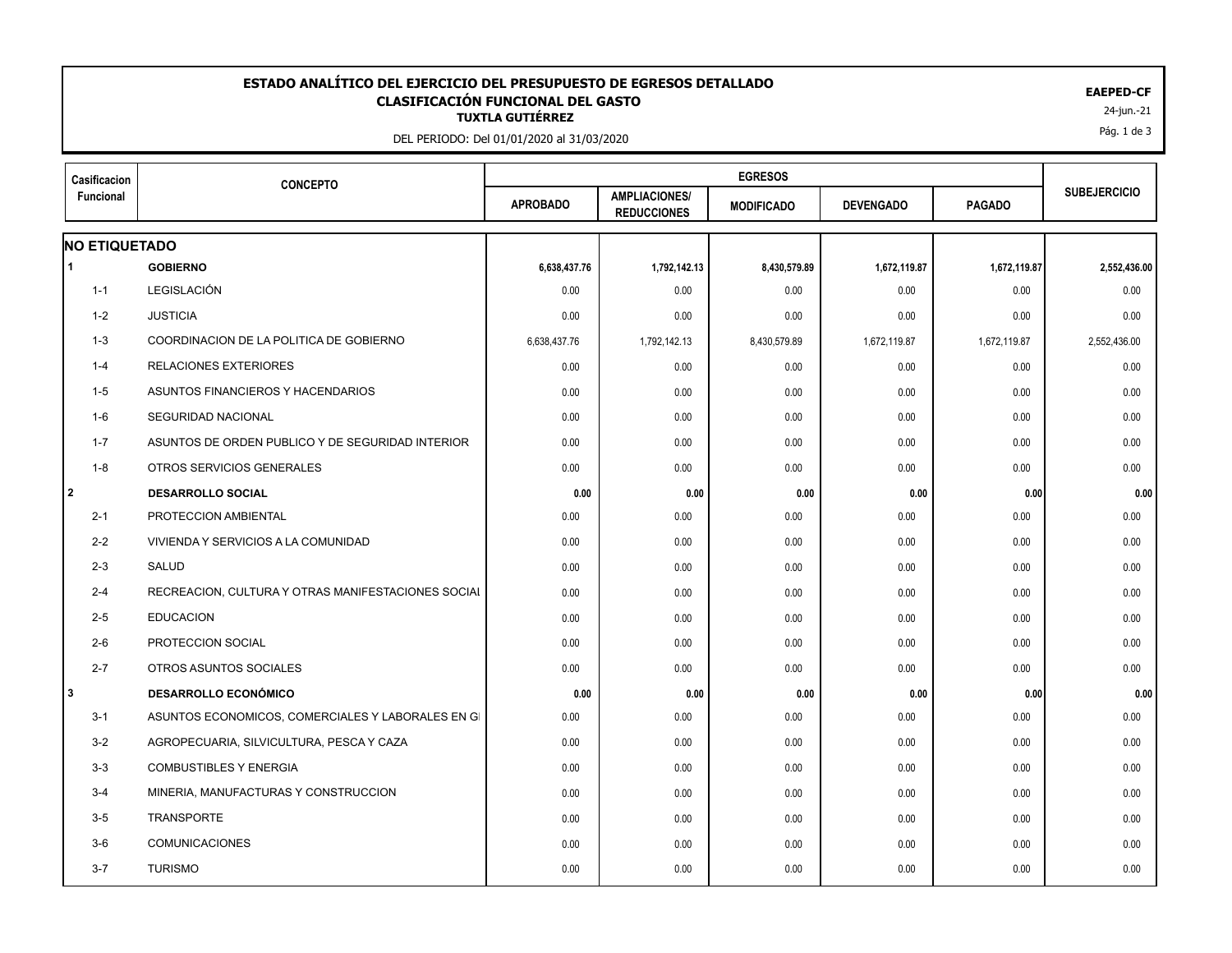## 24-jun.-21 **TUXTLA GUTIÉRREZ ESTADO ANALÍTICO DEL EJERCICIO DEL PRESUPUESTO DE EGRESOS DETALLADO EAEPED-CF CLASIFICACIÓN FUNCIONAL DEL GASTO**

DEL PERIODO: Del 01/01/2020 al 31/03/2020

| Casificacion           | <b>CONCEPTO</b>                                     |                 |                                            |                   |                  |               |                     |
|------------------------|-----------------------------------------------------|-----------------|--------------------------------------------|-------------------|------------------|---------------|---------------------|
| Funcional              |                                                     | <b>APROBADO</b> | <b>AMPLIACIONES/</b><br><b>REDUCCIONES</b> | <b>MODIFICADO</b> | <b>DEVENGADO</b> | <b>PAGADO</b> | <b>SUBEJERCICIO</b> |
| $3-8$                  | CIENCIA, TECNOLOGIA E INNOVACION                    | 0.00            | 0.00                                       | 0.00              | 0.00             | 0.00          | 0.00                |
| $3-9$                  | OTRAS INDUSTRIAS Y OTROS ASUNTOS ECONOMICOS         | 0.00            | 0.00                                       | 0.00              | 0.00             | 0.00          | 0.00                |
| $\overline{4}$         | OTRAS NO CLASIFICADAS EN FUNCIONES ANTERIORES       | 0.00            | 0.00                                       | 0.00              | 0.00             | 0.00          | 0.00                |
| $4 - 1$                | TRANSACCIONES DE LA DEUDA PUBLICA / COSTO FINANCIER | 0.00            | 0.00                                       | 0.00              | 0.00             | 0.00          | 0.00                |
| $4 - 2$                | TRANSFERENCIAS, PARTICIPACIONES Y APORTACIONES ENT  | 0.00            | 0.00                                       | 0.00              | 0.00             | 0.00          | 0.00                |
| $4 - 3$                | SANEAMIENTO DEL SISTEMA FINANCIERO                  | 0.00            | 0.00                                       | 0.00              | 0.00             | 0.00          | 0.00                |
| $4 - 4$                | ADEUDOS DE EJERCICIOS FISCALES ANTERIORES           | 0.00            | 0.00                                       | 0.00              | 0.00             | 0.00          | 0.00                |
|                        |                                                     |                 |                                            |                   |                  |               |                     |
| <b>ETIQUETADO</b><br>1 | <b>GOBIERNO</b>                                     | 0.00            | 0.00                                       | 0.00              | 0.00             | 0.00          | 0.00                |
| $1 - 1$                | LEGISLACIÓN                                         | 0.00            | 0.00                                       | 0.00              | 0.00             | 0.00          | 0.00                |
| 1-2                    | <b>JUSTICIA</b>                                     | 0.00            | 0.00                                       | 0.00              | 0.00             | 0.00          | 0.00                |
| $1 - 3$                | COORDINACION DE LA POLITICA DE GOBIERNO             | 0.00            | 0.00                                       | 0.00              | 0.00             | 0.00          | 0.00                |
| $1 - 4$                | <b>RELACIONES EXTERIORES</b>                        | 0.00            | 0.00                                       | 0.00              | 0.00             | 0.00          | 0.00                |
| $1 - 5$                | ASUNTOS FINANCIEROS Y HACENDARIOS                   | 0.00            | 0.00                                       | 0.00              | 0.00             | 0.00          | 0.00                |
| 1-6                    | <b>SEGURIDAD NACIONAL</b>                           | 0.00            | 0.00                                       | 0.00              | 0.00             | 0.00          | 0.00                |
| $1 - 7$                | ASUNTOS DE ORDEN PUBLICO Y DE SEGURIDAD INTERIOR    | 0.00            | 0.00                                       | 0.00              | 0.00             | 0.00          | 0.00                |
| $1 - 8$                | OTROS SERVICIOS GENERALES                           | 0.00            | 0.00                                       | 0.00              | 0.00             | 0.00          | 0.00                |
| l 2                    | <b>DESARROLLO SOCIAL</b>                            | 0.00            | 0.00                                       | 0.00              | 0.00             | 0.00          | 0.00                |
| $2 - 1$                | PROTECCION AMBIENTAL                                | 0.00            | 0.00                                       | 0.00              | 0.00             | 0.00          | 0.00                |
| $2 - 2$                | VIVIENDA Y SERVICIOS A LA COMUNIDAD                 | 0.00            | 0.00                                       | 0.00              | 0.00             | 0.00          | 0.00                |
| $2 - 3$                | SALUD                                               | 0.00            | 0.00                                       | 0.00              | 0.00             | 0.00          | 0.00                |
| $2 - 4$                | RECREACION, CULTURA Y OTRAS MANIFESTACIONES SOCIAL  | 0.00            | 0.00                                       | 0.00              | 0.00             | 0.00          | 0.00                |
| $2 - 5$                | <b>EDUCACION</b>                                    | 0.00            | 0.00                                       | 0.00              | 0.00             | 0.00          | 0.00                |
| $2 - 6$                | PROTECCION SOCIAL                                   | 0.00            | 0.00                                       | 0.00              | 0.00             | 0.00          | 0.00                |
| $2 - 7$                | OTROS ASUNTOS SOCIALES                              | 0.00            | 0.00                                       | 0.00              | 0.00             | 0.00          | 0.00                |
|                        |                                                     |                 |                                            |                   |                  |               |                     |

Pág. 2 de 3